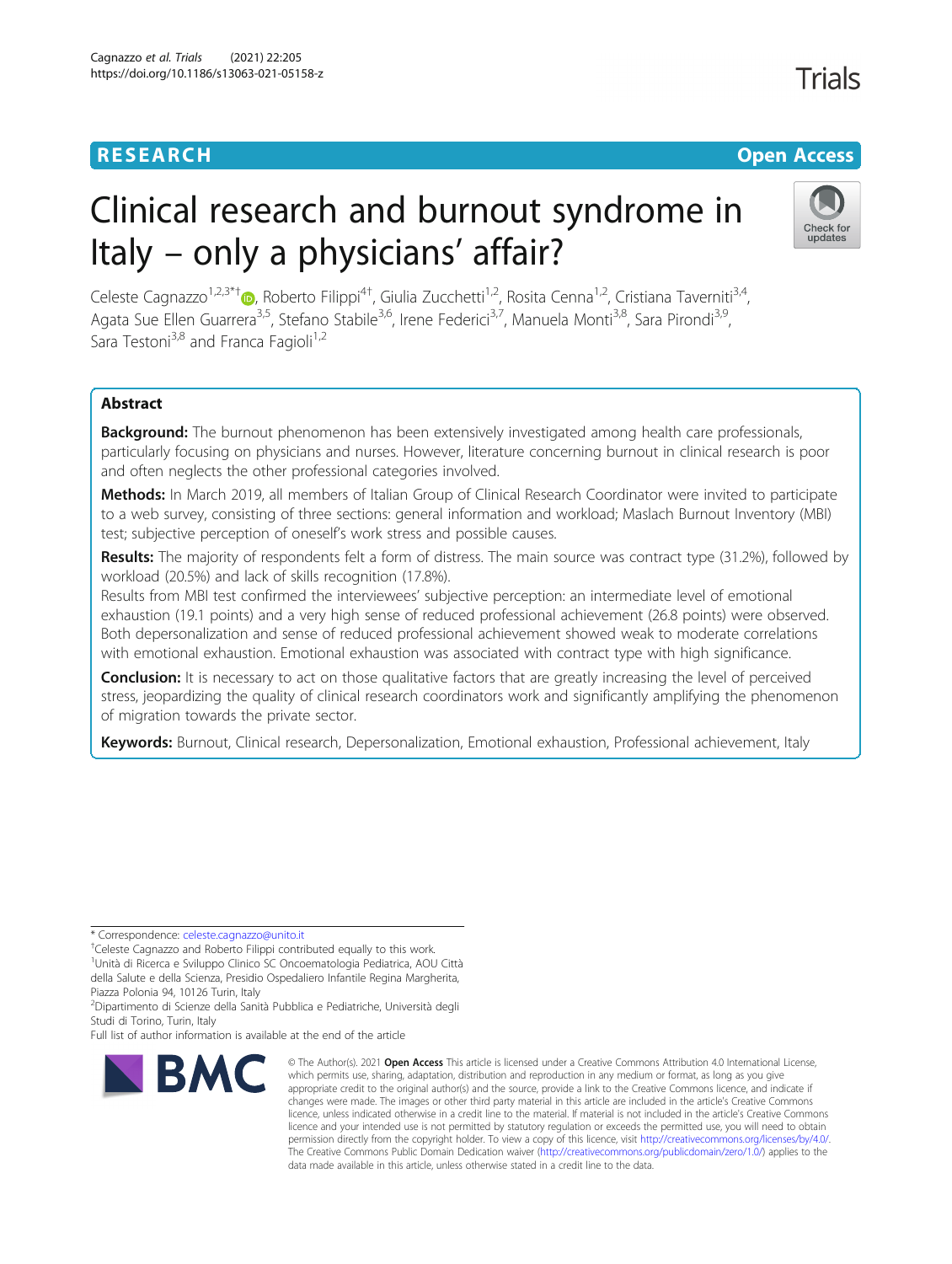#### Background

The term "burnout" was coined by psychologist Herbert Freudenberger in 1974 in the article "Staff Burnout," in which he discussed job dissatisfaction caused by profes-sional stress [\[1](#page-5-0)].

There is no standard definition of burnout, but, currently, the most accepted and widespread is the one given by Maslach and Jackson, describing burnout as a tridimensional psychological syndrome, in which professionals who provide human services display emotional exhaustion, depersonalization in client attention and feelings of low personal accomplishment. Put more simply, a job-related state of physical and mental exhaustion, where coping methods are not sufficient [[2](#page-6-0)].

The first burnout dimension is the emotional exhaustion, which refers to stress feelings as depression, hopelessness, anger, loneliness, irritability, impatience, tension, decreased empathy, a sense of lack of energy, and worry. The second dimension, defined as depersonalization, is the tendency to put distance from the recipients of the service, accompanied by a sense of alienation, as well as callousness and indifference towards others, which in turn gives way to cynicism; consequently, working with other people is often considered unpleasant and undesirable. Finally, the feeling of low professional achievement or low job satisfaction (third dimension) can be described as the awareness that very little has been attained and what is accomplished is worthless [\[2](#page-6-0), [3](#page-6-0)].

Burnout syndrome is responsible for undesirable consequences, both in personal and professional spheres, affecting not only workers themselves, but also their families, the work environment, and the organizations [[4\]](#page-6-0). A variety of psychosomatic and organic health issues are influenced by burnout [\[5](#page-6-0)].

Furthermore, burnout has been associated with substance abuse, depression and suicide, as well as medical errors, professional misconduct, departure from the oncology profession, and early retirement  $[6–11]$  $[6–11]$  $[6–11]$  $[6–11]$ .

Burnout is considered one of the most important occupational health problems in various professions involving working with other people [[12\]](#page-6-0) and it is listed in the International Statistical Classification of Diseases and Related Health Problems, 10th revision (ICD-10), under the category "Problems related to lifemanagement difficulty" [[13\]](#page-6-0).

The phenomenon of burnout syndrome among health care professionals has been extensively investigated, predominantly focusing on physicians [[7](#page-6-0), [8](#page-6-0), [14](#page-6-0)–[20\]](#page-6-0) and nurses [\[21](#page-6-0)–[30\]](#page-6-0). However, literature concerning burnout in clinical research, with particular regard to the professional figures dedicated to its coordination and management, including Clinical Research Coordinators (CRCs), is poor and often referred to a work environment far away from the Italian one.

Mueller and Mamo in 2002 reported three major critical areas faced by CRCs: work autonomy/control, relationship with patients and physicians, and clinical or technical skills and knowledge [[31\]](#page-6-0). Höglund et al. [[32](#page-6-0)] showed CRCs' ethical dilemmas, such as conflict between their obligations to clinical trials and those to participants. Other studies highlighted issues with multitasking, feeling of isolation, job control, workload, working with patients, collaboration with other healthcare professionals, and uncertainty towards career development [\[33](#page-6-0)–[36\]](#page-6-0). Furthermore, Gwede et al. [[37](#page-6-0)] compared burnout levels in CRCs to those reported by other healthcare professionals and Matsumoto et al. [[38](#page-6-0)] tried to validate a psychometric testing for a CRCs Stressor Scale.

However, at the time and place in which these studies were conducted, the figures of the research nurse and the CRC were overlapping to a certain extent, while nowadays in Europe, especially in the field of oncology research, these are two distinct professional figures, with very different duties and stressors.

In most of the Italian trial centers, CRC's daily work involves close interaction with principal investigators, sub-investigators, nursing staff, sponsors, contract research organizations, ethical committees, and national competent authorities, to ensure that clinical trials are carried out correctly in terms of patient compliance, study procedures, collection of the data, and administrative and other study-related issues. CRC activities are wide ranging and include administrative and regulatory compliance, protocol management, data collection, case report form (CRF) completion and query resolution, serious adverse event reporting, and activity monitoring. However, CRC workload varies substantially among Italian and European institutions, mainly because of the lack of common guidelines on the role and duties of this professional figure. Few articles on the activities of a CRC and on the number of studies in which CRCs are involved are available on MEDLINE, and all vary substantially in the information they provide [\[39](#page-6-0)].

Due to this substantial lack of knowledge, the Italian Group of Clinical Research Coordinators (GIDM) conducted the present study, based on a survey among its associates aimed at investigating the prevalence of selfreported stress and burnout symptoms in CRCs working in clinical research, as well as evaluating the applicability of a standardized tool such as the Maslach Burnout Inventory (MBI) in this population.

#### Methods

In March 2019, all CRC members of GIDM, at that time accounting for 196 members, were invited to participate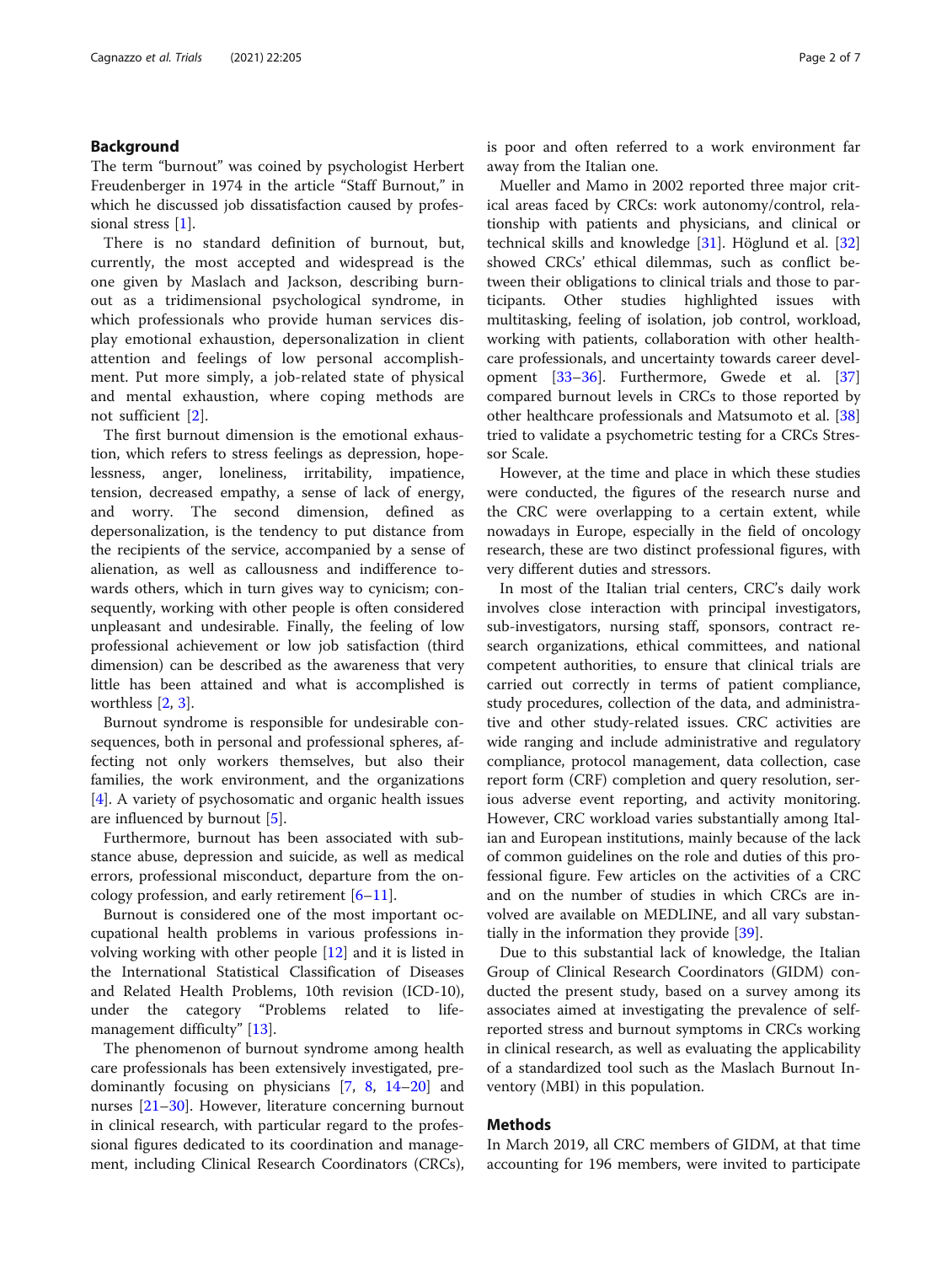in the survey, via an email containing the link to complete the questionnaire; all invitations were sent simultaneously, through a mailing list. Participation was voluntary; no reward was offered, nor a fee was requested, for completing the survey. The participation link was active for 15 days following the email receipt.

The survey required 15 min to complete and consisted of three sections:

Section 1 (general information and workload): 7 questions regarding the information of respondent (e.g., type of workplace, years of experience, contract type), and the number and status (ongoing or closed enrollment) of attended studies.

Section 2: the MBI form.

Section 3 (personal experience): 7 questions about the subjective perception of oneself's work stress and possible causes.

The English version of the survey is reported in supplementary Appendix [S1](#page-5-0).

Before producing the final version of the survey, an initial draft (version 0) was delivered as a preliminary test to 36 CRCs from 4 hospitals, 4 IRCCs, and 4 universities. The comments and corrections collected were implemented giving way to a new version (version 1) delivered to 9 more CRCs with homogeneous distribution among the different types of institutes. This new test represented the final version of the questionnaire used in this project.

The survey did not include fields for identification of participants, including information on age and sex, or their specific institution. Collection of surveys, calculation of results of Section 2, and data entry on a password-protected electronic database were performed by a third operator who had no access to information regarding GIDM members' emails addresses or identities.

Given the descriptive nature of the survey, we did not formally estimate a required sample size, the study being aimed at collecting the largest number of experiences possible. To this extent, the lack of a formally defined professional figure and therefore of a register of known professionals makes it impossible to fully know the total number of CRCs in Italy and their regional and interregional distribution.

However, considering the pilot nature of the study and the potential issue of representativeness with an excessively small sample, performing data analysis was conditional to reaching a preplanned minimum threshold of respondents set at 30% of the total population of GIDM members. Data were analyzed in December 2019. Descriptive statistics and Pearson coefficient for correlational analysis were employed. Kolmogorov-Smirnov test was employed as normality test; Student's  $t$  test was

employed to assess the statistical significance of the observed differences. SPSS Statistics<sup>®</sup> v.20 (IBM Analytics) was employed as main statistical program.

#### Results

The survey was completed by  $57.1\%$  ( $n = 112$ ) subjects, thus allowing the subsequent data analysis. A large majority (85%) of the twenty Italian regions were represented, with a prevalence of participants from Northern regions: Lombardy ( $n = 37, 33.0\%$ ), Emilia Romagna ( $n =$ 16, 14.3%), and Piedmont ( $n = 11$ , 9.8%).

Most of the respondents (58.9%) worked in public hospitals/local health departments/universities, followed by private (22.3%) and public research institutes (11.6%); a small minority was employed in private hospitals (7.2%). Almost all respondents worked in hematology and oncology fields ( $n = 109$ ).

The level of experience of the interviewees was heterogeneous: 46.4% had been working for less than 5 years, 34.8% from a period between 5 and 10 years, and 18.8% from more than 10 years.

At the time of the interview, only a few respondents could rely on a stable contract, permanent- (21.4%) or fixed-term (12.5%), while most (66.1%) worked through diverse temporary contracts (e.g., freelance, or projectbased contracts).

The average number of studies followed by the interviewees was 12.4 actively enrolling trials, and 10.6 trials closed for recruitment.

The majority of respondents (85.7%) felt a form of distress; moreover, 67.7% of them  $(n = 65)$  claimed that such stress adversely affected work performance and 73.9% ( $n = 71$ ) was thinking of changing job. The main cause of perceived stress was contract type (31.2%), followed by workload (20.5%) and lack of skills recognition (17.8%).

Results from MBI confirmed the interviewees' subjective perception. While the risk of depersonalization was low (mean 4.3 points), an intermediate level of emotional exhaustion (19.1) and a very high sense of reduced professional achievement (26.8) were observed. Emotional exhaustion numerically correlated with job duration (mean value 19.4 for < 5 years of experience, 21.5 for  $5-10$  years,  $25.9$  for  $> 10$  years), which translated into a statistically significant difference between < 5 years and > 10 years categories ( $p = 0.013$ ). The trend was confirmed by linear regression analysis ( $p = 0.022$ ). Furthermore, emotional exhaustion significantly correlated with contract type, with atypical workers self-attributing lower scores than workers subject to regular contracts  $(19.6 \text{ vs } 24.8, p = 0.025).$ 

Depersonalization and sense of reduced professional achievement did not differ according to job duration. Instead, depersonalization scores were higher among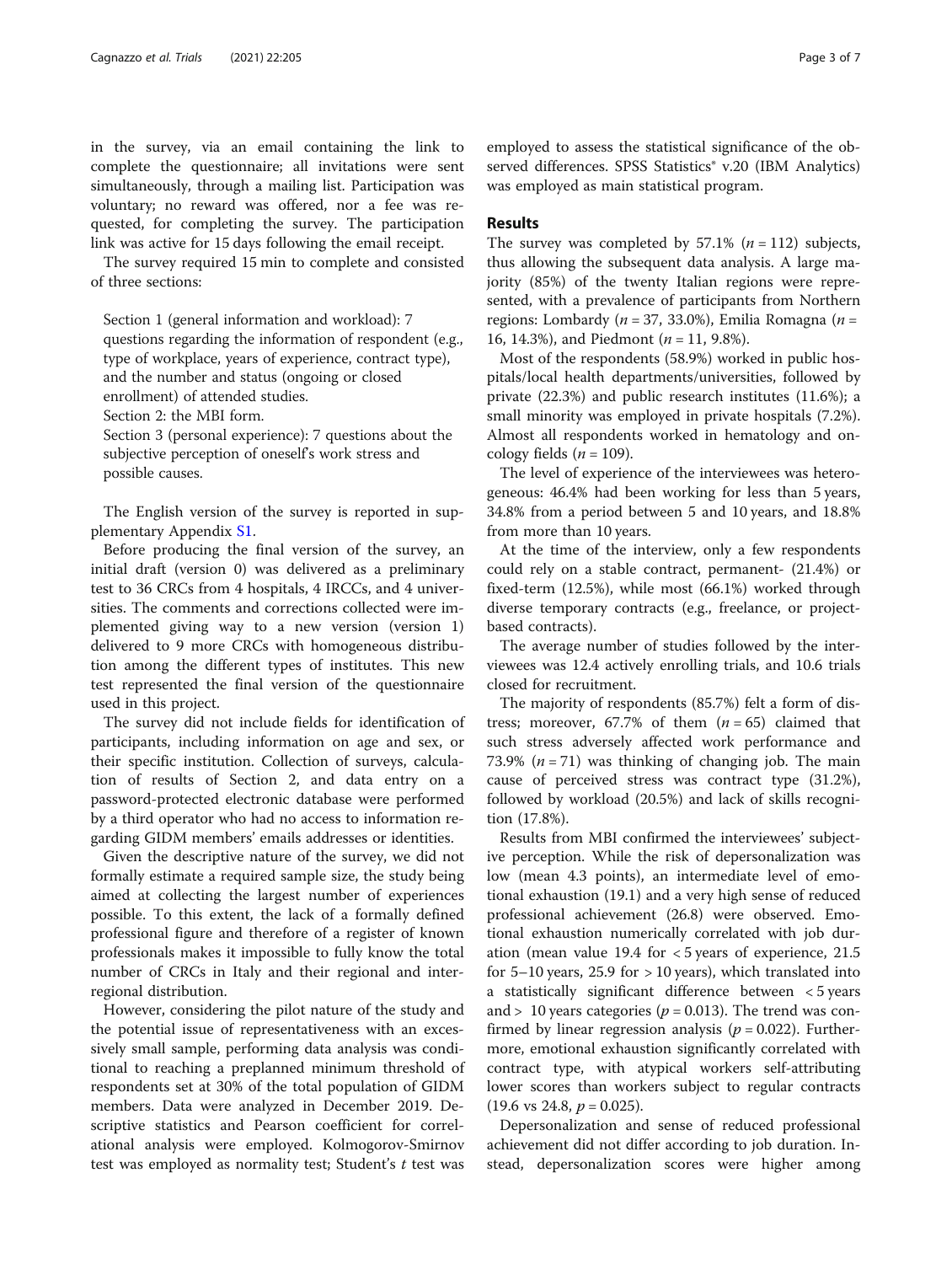interviewees working in the private sector (5.7 vs 3.6 among those working in public sector,  $p = 0.048$ , and higher scores in the sense of reduced professional achievement were self-attributed by interviewees working in hospitals (28.3 vs 23.4 by those working in research centers,  $p = 0.033$ ) (Table 1). Both depersonalization and sense of reduced professional achievement, which lacked mutual correlation, showed weak to moderate correlations with emotional exhaustion (Table [2\)](#page-4-0). Patient-level MBI scores are listed in Appendix [S2](#page-5-0).

A significant minority of interviewees (14.2%) reported that at least one MBI test question was not applicable to them; all answers considered not applicable for the type of respondents concerned the relationship between the professional and the patient.

#### **Discussion**

Historically, stress levels among healthcare professionals have been attributed to the relationship with the patient. For this reason, literature shows burnout data mainly for physicians and nurses.

A preliminary investigation conducted among GIDM members had already suggested that burnout could be a scourge for other categories as well [\[40](#page-6-0)]. Results of that internal pilot study, conducted without a validated test, were confirmed by the present investigation: perceived stress was largely prevalent in the studied sample and frequently led respondents to consider a career change.

Such alarmingly negative perceptions resonated in the MBI scores: if the risk of depersonalization was low, the levels of emotional exhaustion and sense of reduced professional achievement were, more worryingly, intermediate and high, respectively. In the examined population, these features of burnout showed a degree of inter-relation, most prominent for emotional exhaustion, which correlated with a number of job-related variables. Particularly, our work suggested an increase in emotional exhaustion with job duration, but the threshold for statistical significance was reached only with further, ad hoc testing. This could be due to the small size of the subgroups: particularly, workers with > 10 years of working experience were only 21. This correlation is interesting, suggesting a time-dependent wearing nature of the job-related stressors, and may deserve appropriate validation in a larger, prospective, longitudinal study.

The present study provides preliminary evidence in a largely unexplored field, with paucity of pertaining existing literature. However, a number of limitations should be acknowledged.

A significant proportion of GIDM members is represented by CRCs working at large academic medical institutions, whereas CRCs who work at smaller research sites are under-represented  $[41]$  $[41]$ . The observed low rate of response, unfortunately a common issue in surveybased research, resulted similar to that registered by Gwede et al. in a similar US population [[37\]](#page-6-0). To protect respondents' privacy, no demographic or workplace information were collected.

The MBI was not specifically designed for a professional figure such as the CRC, with its own peculiarities that differentiate it from similar positions, and that has been displaying a dynamic and evolving nature since its relatively recent appearance. For instance, the test does not take into consideration of the main source of dissatisfaction, which is contract type: in Italy, CRCs are often

| Table 1 Subgroup analysis of mean Maslach Burnout Inventory (MBI) values and their standard deviation (SD) |  |
|------------------------------------------------------------------------------------------------------------|--|
|------------------------------------------------------------------------------------------------------------|--|

|                      | n  | <b>Emotional exhaustion</b> |       | Depersonalization |       | Sense of reduced professional achievement |       |
|----------------------|----|-----------------------------|-------|-------------------|-------|-------------------------------------------|-------|
|                      |    | Mean MBI (SD)               | р     | Mean MBI (SD)     | p     | Mean MBI (SD)                             | p     |
| Job duration (years) |    |                             |       |                   |       |                                           |       |
| < 5                  | 52 | 19.4 (11.6)                 | 0.106 | 3.9(4.1)          | 0.234 | 26.7(11.9)                                | 0.901 |
| 5 to 10              | 39 | 21.5(11.6)                  |       | 5.2(6.8)          |       | 26.1(11.1)                                |       |
| >10                  | 21 | 25.9(11.3)                  |       | 3.0(3.3)          |       | 27.5(12.1)                                |       |
| Workplace            |    |                             |       |                   |       |                                           |       |
| Public               | 79 | 20.9(11.3)                  | 0.509 | 3.6(4.0)          | 0.048 | 27.8(11.1)                                | 0.103 |
| Private              | 33 | 22.5(12.5)                  |       | 5.7(7.0)          |       | 23.9(12.3)                                |       |
| Hospital             | 74 | 21.2(11.4)                  | 0.831 | 4.6(5.5)          | 0.280 | 28.3 (11.0)                               | 0.033 |
| Research center      | 38 | 21.7(12.4)                  |       | 3.5(4.1)          |       | 23.4 (12.0)                               |       |
| Contract             |    |                             |       |                   |       |                                           |       |
| Permanent            | 24 | 24.2 (11.3)                 | 0.181 | 5.6(7.5)          | 0.131 | 24.7 (12.3)                               | 0.351 |
| Temporary            | 88 | 20.6(11.7)                  |       | 3.8(4.3)          |       | 27.2 (11.4)                               |       |
| Typical              | 38 | 24.8 (11.5)                 | 0.025 | 4.8(6.4)          | 0.379 | 25.9(11.7)                                | 0.635 |
| Atypical             | 74 | 19.6 (11.4)                 |       | 3.9(4.3)          |       | 27.0 (11.5)                               |       |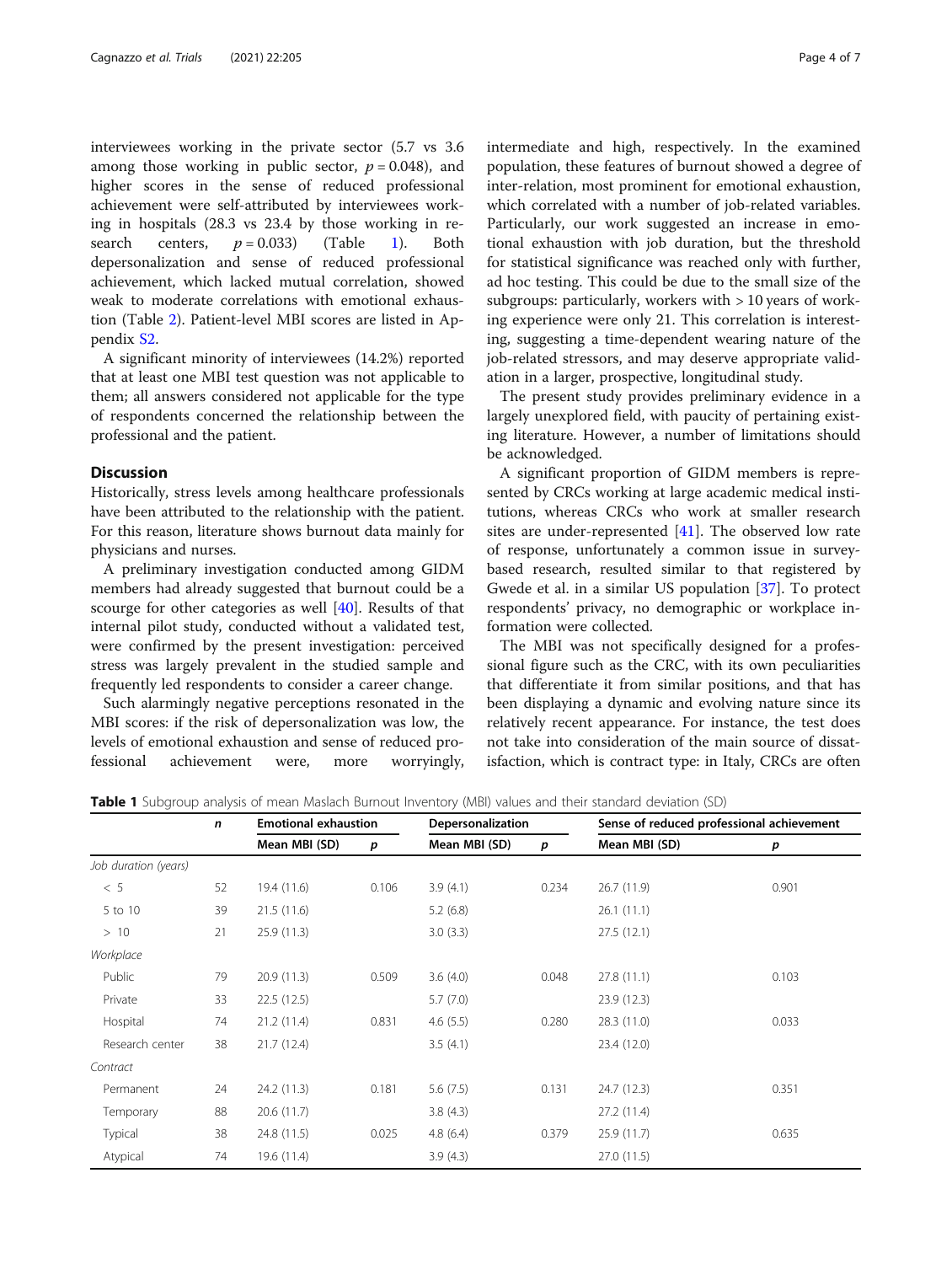<span id="page-4-0"></span>Table 2 Correlations among features of burn-out syndrome

| Correlation                                                        | Pearson correlation coefficient | <i>p</i> value |
|--------------------------------------------------------------------|---------------------------------|----------------|
| Emotional exhaustion and depersonalization                         | 0.340                           | < 0.001        |
| Emotional exhaustion and sense of reduced professional achievement | 0.231                           | 0.014          |
| Depersonalization and sense of reduced professional achievement    | 0.103                           | 0.281          |

hired with precarious contracts [[41](#page-6-0), [42\]](#page-6-0), lacking a definition of tasks and duties. Tellingly, nearly half of respondents were professionals with less than 5 years of working experience. Given the focus on the national context, presenting with the mentioned peculiarities, it is unlikely that the conclusions of this study can be generalized for CRCs working in other countries.

The lack of a recognition stems from the absence of a formal definition of this specific professional role, along with the need for a professional register, a very common condition in European countries with very few exceptions. Indeed, research on this new field needs shared and validated tools for evaluation. As further proof of the fact that these unmeasurable factors appear to be the main driver of CRC work stress in Italy, no clear connection of stress with workload was observed, contrarily to Gwede et al.'s [[37\]](#page-6-0) observations. Of course, that does not mean that excessive workload is not a widespread phenomenon in this field, but probably that the number of expected studies resulted in a generic, unreliable approximation of workload, failing to capture the substantial differences in work intensity that exists between active studies and studies in follow-up, observational and active treatment studies, and no-profit and profit trials. Furthermore, the arrival of new study designs (e.g., basket, umbrella, and adaptive studies) makes it even more difficult to identify a unique method for an accurate workload estimate the workload. These observations highlight the need for more refined, standardized measurements of workload in this field, factoring in more variables than the mere number of weekly worked hours and attended studies.

#### Conclusion

In the first study ever conducted on burnout among Italian CRCs, despite the near totality of high levels of stress perceived, psychological testing showed a medium-low degree of burnout intended as depersonalization and emotional exhaustion. Burnout was substantially uncorrelated to quantitative estimates of workload, rather depending on other, qualitative, factors, such as lack of skills recognition and contractual instability.

It is therefore not surprising that the only sphere of burnout to record very high scores is that relating to job dissatisfaction.

Our data suggest that current workload measurement methods, mainly based on the number of working hours

and attended studies, are no longer appropriate for a multi-faceted, evolving job and need to be overcome for the purpose of future research. Our observations lay the foundations for more refined and appropriate evaluation in a largely unexplored field that should rely on more complex and validated tools and involve international collaboration.

One fact remains clear: it is necessary to act on those qualitative factors that are greatly increasing the level of perceived stress, significantly amplifying the phenomenon of migration to private companies that has already reached worrying levels.

#### Clinical implication

Ashill and Rod [\[43](#page-6-0)] identified a close relationship between job demand stressors (work overload, role conflict, role ambiguity, and interpersonal conflict), symptoms of burnout (emotional exhaustion and depersonalization), affective job outcomes (job satisfaction and organizational commitment), and behavioral job outcomes (service recovery performance and turnover intentions). The authors also stressed the importance of extending our understanding of these phenomena in the largely unexplored yet important context of non-clinical health professionals. The major implication for hospital managers is to ensure that nonclinical healthcare workers have adequate information pertaining to their job-related duties and responsibilities, since role ambiguity resulted from the only characteristic of the non-clinical work environment that influenced subsequent appraisal (depersonalization), emotional response (organizational commitment), and behavior (service recovery performance) [\[43\]](#page-6-0).

Ofei-Dodoo et al. [\[44\]](#page-6-0) investigated job satisfaction and burnout among non-clinical workers in a US medical education center: 1% of the 95 respondents reported high burnout and 35% reported medium burnout. Despite these concerning statistics, the burnout rates of the sample were better than that of the general population of US workers (excluding physicians), where 53% reported symptoms of burnout. The authors concluded that non-clinical workers who are satisfied with their job reported a low degree of burnout and, in particular, job satisfaction negatively correlated with all three dimensions of burnout. In addition, they suggested that negative feelings about one's job, poor relationships with colleagues, lack of support, and lack of teamwork with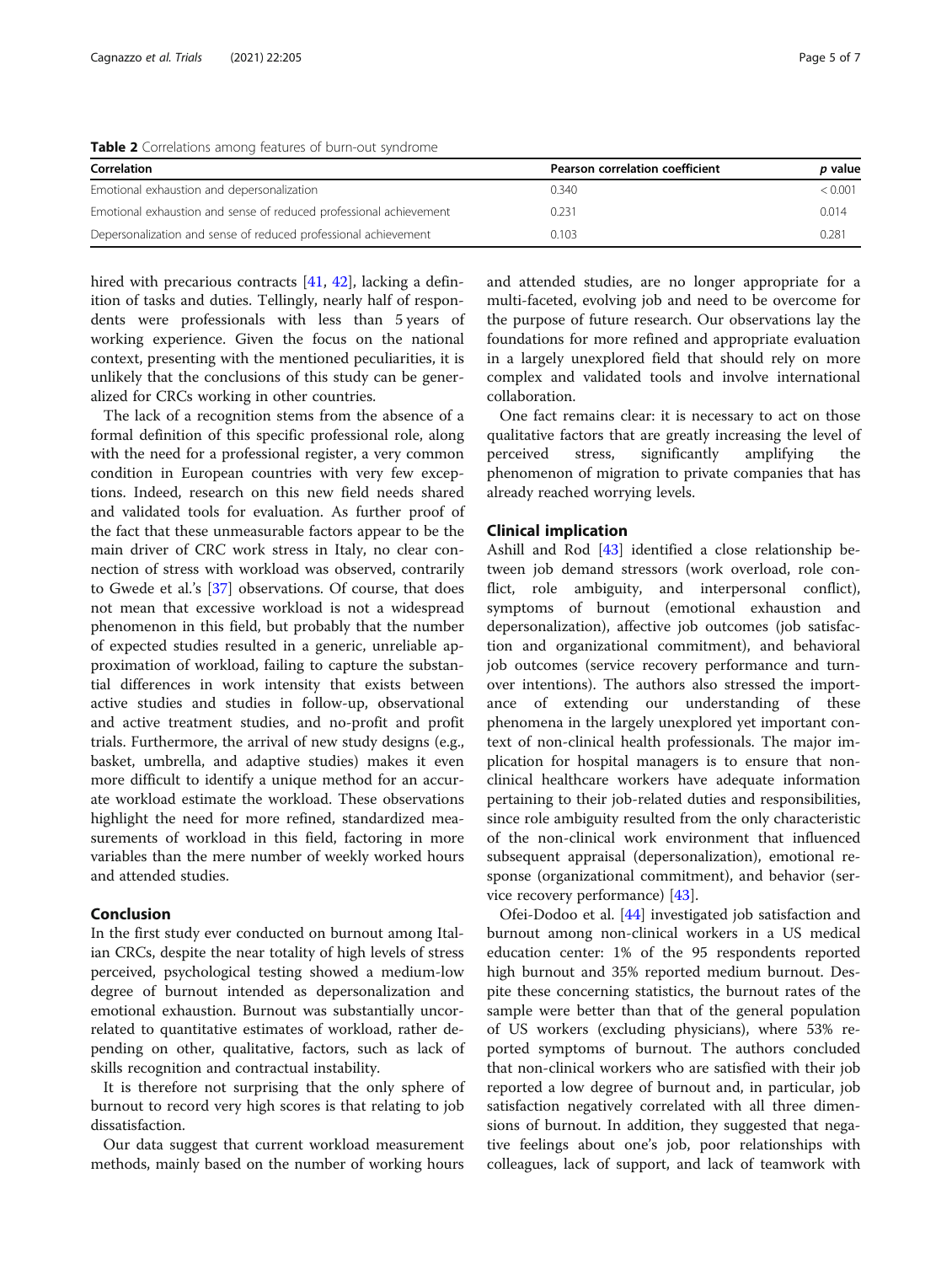<span id="page-5-0"></span>coworkers were responsible for burnout among nonclinical workers [[44\]](#page-6-0).

The findings of these exploratory studies highlight the importance of job satisfaction factors among non-clinical workers such as nature of work, support from coworkers, supervision, and contingent rewards. Both job satisfaction and burnout constructs are well studied among clinicians, while burnout and its consequences are understudied among the population of our research, CRCs [\[45\]](#page-6-0).

Burnout seems to occur mainly in professions involving an interaction with people. Symptoms of burnout negatively affect quality of life, which in turn may prompt the affected person to look for help and intervention. The list of symptoms is long and most of them are not very specific. These include warning symptoms in the early phase (increased commitment to goals and exhaustion), followed by a phase of reduced commitment (towards patients and clients, towards others in general, towards work, towards increased demands), emotional reactions and blaming (depression, aggression), and finally leading to reduction in cognitive performance, motivation, creativity, and judgment; flattening of emotional, social, and intellectual life; and psychosomatic reactions and despair. Consequences of burnout are decreased job satisfaction, absenteeism, turnover in personnel, and cynicism. These effects at work frequently have repercussions on personal life such as feeling unhappy, anxiety, depression, isolation, substance abuse, frictional and broken relationships, and divorce. Even if the effect of burnout among the CRCs was not investigated, we can assume that negative implications are not different: worse job performance, depression, abandonment of the job (with loss for the company of expertise and a continuous and resources-consuming turnover), and sick leave.

In a recent review, Williams [\[46\]](#page-6-0) investigated the differences between burnout and moral injury and discussed the implications for clinicians using electronic health record (EHR), highlighting the need for a better delineation of the problem. Current efforts to improve the EHRs have focused on improving the user experience to reduce burden that has been identified as a contributing factor to burnout [\[46\]](#page-6-0). CRCs are also professionals who manage the EHR. Heavy stress increases the risk of error in this context. Predicting the effects of stress on this type of healthcare professional could improve the performance of clinical research in Italy.

#### Study limitations

A number of limitations should be acknowledged. Among them are the underrepresentation in our sample of workers from small research sites, low rate of response to the survey, limited sample size, the use of an assessment tool not validated in the CRCs population, and the national context of the study.

#### Supplementary Information

The online version contains supplementary material available at [https://doi.](https://doi.org/10.1186/s13063-021-05158-z) [org/10.1186/s13063-021-05158-z](https://doi.org/10.1186/s13063-021-05158-z).

#### Additional file 1.

Additional file 2: Appendix S2. Complete list of MBI scores collected.

#### Acknowledgements

Thanks to Dr. Luca Pingani and Drssa Orsola Robasto for their collaboration in interpreting the results.

#### Authors' contributions

Conceptualization: CC Methodology: CC, RF, MM, FF Validation: CC, RF, GZ, ST Formal analysis: CC, RF Investigation: CC Data curation: CC, RF Writing—original draft: CC, RF, FF Writing—review and editing: CC, RF, GZ Visualization: CC, RF, GZ, CT, ASEG, SS, IF, MM, ST, SP Supervision: CC, RF, FF The authors read and approved the final manuscript.

#### Funding

This research did not receive any specific grant from funding agencies in the public, commercial, or not-for-profit sectors.

#### Availability of data and materials

All data reported in this paper.

#### **Declarations**

#### Ethics approval and consent to participate

Given the nature of the study, and according to national legislation, approval from the ethics committee is not required. However, each participant was asked for consent to the processing of data, even if used in a totally anonymous way. Given the nature of the research, which does not involve patients, and according to national legislation, the use of informed consent is not required. However, each participant was asked for consent to the processing of data, even if used in a totally anonymous manner, and consent was also requested an electronic consent to participation (permitted by national law).

#### Consent for publication

Not applicable.

#### Competing interests

The authors declare no competing interests.

#### Author details

<sup>1</sup>Unità di Ricerca e Sviluppo Clinico SC Oncoematologia Pediatrica, AOU Città della Salute e della Scienza, Presidio Ospedaliero Infantile Regina Margherita, Piazza Polonia 94, 10126 Turin, Italy. <sup>2</sup>Dipartimento di Scienze della Sanità Pubblica e Pediatriche, Università degli Studi di Torino, Turin, Italy. <sup>3</sup>Gruppc Italiano Data Manager - CRC, Meldola, FC, Italy. <sup>4</sup>Oncologia Medica 1, AOU Città della Salute e della Scienza, Presidio Molinette, Turin, Italy. <sup>5</sup>Terapie Cellulari e Medicina Trasfusionale, AOU Careggi, Florence, Italy. <sup>6</sup>SC Oncologia Falck, Niguarda Cancer Center, Grande Ospedale Metropolitano Niguarda, Milan, Italy. <sup>7</sup>Clinica di Ematologia, AOU Ospedali Riuniti Umberto I G.M. Lancisi, G. Salesi, Ancona, Italy. <sup>8</sup>Biostatistics and Clinical Trials Unit, IRCC S Istituto Scientifico Romagnolo per lo Studio dei Tumori (IRST) Dino Amadori, Meldola, FC, Italy. <sup>9</sup>UOSD Oncologia, AUSL Modena Area Sud Ospedale di Sassuolo (MO), Modena, Italy.

#### Received: 15 May 2020 Accepted: 27 February 2021 Published online: 12 March 2021

#### References

1. Freudenberger HJ. Staff burnout. J Soc Issues. 1974;30:159–65.